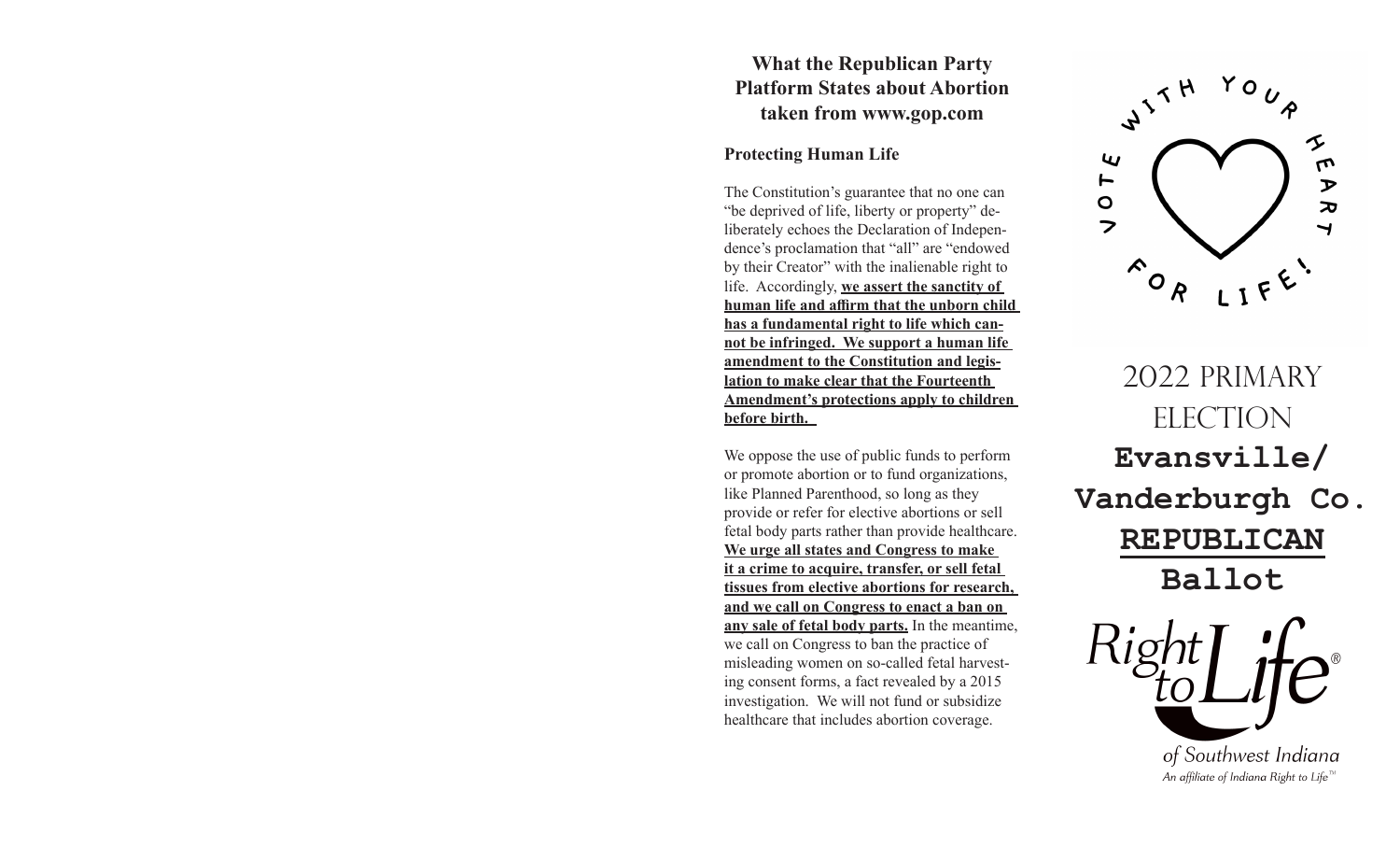| <b>2022 VANDERBURGH COUNTY</b> |                  | <b>COUNTY SHERIFF</b>        | <b>GRADE</b> | J Ervin Stafford Stucki       | <b>B</b>             | Michael Kane                  | $*$ F                   |
|--------------------------------|------------------|------------------------------|--------------|-------------------------------|----------------------|-------------------------------|-------------------------|
| PRIMARY ELECTION CANDIDATES    |                  | <b>Jeff Hales</b>            | <b>B</b>     | James F Tolen                 | $\mathbf{A}$         | Patrick Seib                  | $\mathbf{A}$            |
|                                |                  |                              |              |                               |                      |                               |                         |
| <b>UNITED STATES SENATOR</b>   | <b>GRADE</b>     | <b>COUNTY ASSESSOR</b>       |              | <b>GERMAN TOWNSHIP</b>        |                      | <b>UNION TOWNSHIP TRUSTEE</b> |                         |
| <b>Todd Young</b>              | $A+$             | <b>Bill Fluty</b>            | $A+$         | <b>TRUSTEE</b>                |                      | Joe Steinkamp                 | $\mathbf{A}$            |
|                                |                  |                              |              | <b>Beverly White-Rowley</b>   | $\mathbf C$          |                               |                         |
| <b>UNITED STATES</b>           |                  | <b>COUNTY COMMISSIONER</b>   |              |                               |                      | <b>UNION TOWNSHIP BOARD</b>   |                         |
| <b>REPRESENTATIVE</b>          |                  | <b>DISTRICT 2</b>            |              | <b>GERMAN TOWNSHIP</b>        |                      | <b>MEMBER</b>                 |                         |
| Larry D. Bucshon               | $A+$             | Justin Elpers                | $A+$         | <b>BOARD MEMBER</b>           |                      | Jonathon McClintock           | $\mathbf{A}$            |
|                                |                  |                              |              | Cathy J Buxton                | $A+$                 | Jeffery J Pipken              | $\mathbf{A}$            |
| <b>STATE SENATOR DISTRICT</b>  |                  | <b>COUNTY COUNCIL</b>        |              | Frank T Peterlin VI           | $A+$                 | <b>Chris Winiger</b>          | $*_{\mathbf{F}}$        |
| 49                             |                  | <b>DISTRICT 1</b>            |              | Michael J Plumlee             | $A+$                 |                               |                         |
| Jim Tomes                      | $A+$             | James Raben                  | $\mathbf{A}$ | Jim Werner                    | $A+$                 | <b>REPUBLICAN STATE</b>       |                         |
|                                |                  |                              |              | Nancy E Whitsell              | $*_{\mathbf{F}}$     | <b>CONVENTION DELEGATE</b>    |                         |
| <b>STATE REP DISTRICT 64</b>   |                  | <b>COUNTY COUNCIL</b>        |              |                               |                      | <b>WARD 1 &amp; KNIGHT</b>    |                         |
| Matt Hostettler                | $A+$             | <b>DISTRICT 2</b>            |              | <b>KNIGHT TOWNSHIP BOARD</b>  |                      | <b>Tom Bozikis</b>            | $*_{\mathbb{F}}$        |
|                                |                  | Tom Shetler Jr.              | $A+$         | <b>MEMBER</b>                 |                      | Joshua A Claybourn            | $A+$                    |
| <b>STATE REP DISTRICT 76</b>   |                  |                              |              | Donald R Boerner              | $A+$                 | Jason D Miner                 | $A+$                    |
| Wendy (Mac) McNamara           | $*_{\mathbf{F}}$ | <b>COUNTY COUNCIL</b>        |              | Christopher Politano          | $A+$                 | Tim O'Brien                   | $A+$                    |
|                                |                  | <b>DISTRICT 4</b>            |              | Pete Swaim                    | $A+$                 | E. Wayne Parke                | $A+$                    |
| <b>STATE REP DISTRICT 78</b>   |                  | John Montrastelle            | $A+$         | David Woods                   | $\mathbf{A}$         |                               |                         |
| Tim O'Brien                    | $A+$             |                              |              |                               |                      | <b>REPUBLICAN STATE</b>       |                         |
| Sean Selby                     | $A+$             | <b>ARMSTRONG TOWNSHIP</b>    |              | PERRY TOWNSHIP BOARD          |                      | <b>CONVENTION DELEGATE</b>    |                         |
|                                |                  | <b>BOARD MEMBER</b>          |              | <b>MEMBER</b>                 |                      | WARD 2 & WARD 4               |                         |
| PROSECUTING ATTORNEY           |                  | Nicholas Wildeman            | $A+$         | John Bassemier                | $A+$                 | Ronald Beane                  | $*_{\mathbf{F}}\bullet$ |
| Nicholas Hermann               | $A+$             |                              |              |                               |                      | Payton A Boyd                 | $A+$                    |
| Diana L. Moers                 | $A+$             | <b>CENTER TOWNSHIP</b>       |              | <b>SCOTT TOWNSHIP TRUSTEE</b> |                      | Archie Maurice Carter         | $A+$                    |
|                                |                  | <b>TRUSTEE</b>               |              | Keith Kahre                   | $A+$                 | Peter A Emery                 | $A+$                    |
|                                |                  | <b>Gary Burdsall</b>         | $A+$         |                               |                      | Amy Hayden                    | $A+$                    |
| <b>COUNTY AUDITOR</b>          |                  |                              |              | <b>SCOTT TOWNSHIP BOARD</b>   |                      | Carla J Hayden                | $*F$                    |
| Brian A Gerth                  | $A+$             | <b>CENTER TOWNSHIP BOARD</b> | <b>GRADE</b> | <b>MEMBER</b>                 |                      | <b>Christine Keck</b>         | $*_{\mathbf{F}}$        |
|                                |                  | <b>MEMBER</b>                |              | Harold E. Grossman            | $\star_{\mathbf{F}}$ | Carol McClintock              | $A+$                    |
|                                |                  | <b>Thomas Gant</b>           | $A+$         | <b>Steve Jackson</b>          | $\mathbf{A}$         | Donovan Phipps                | $A+$                    |

**RTL VOTERS GUIDE VAND. CO REPUBLICAN PARTY \*=failure to return survey,** 2